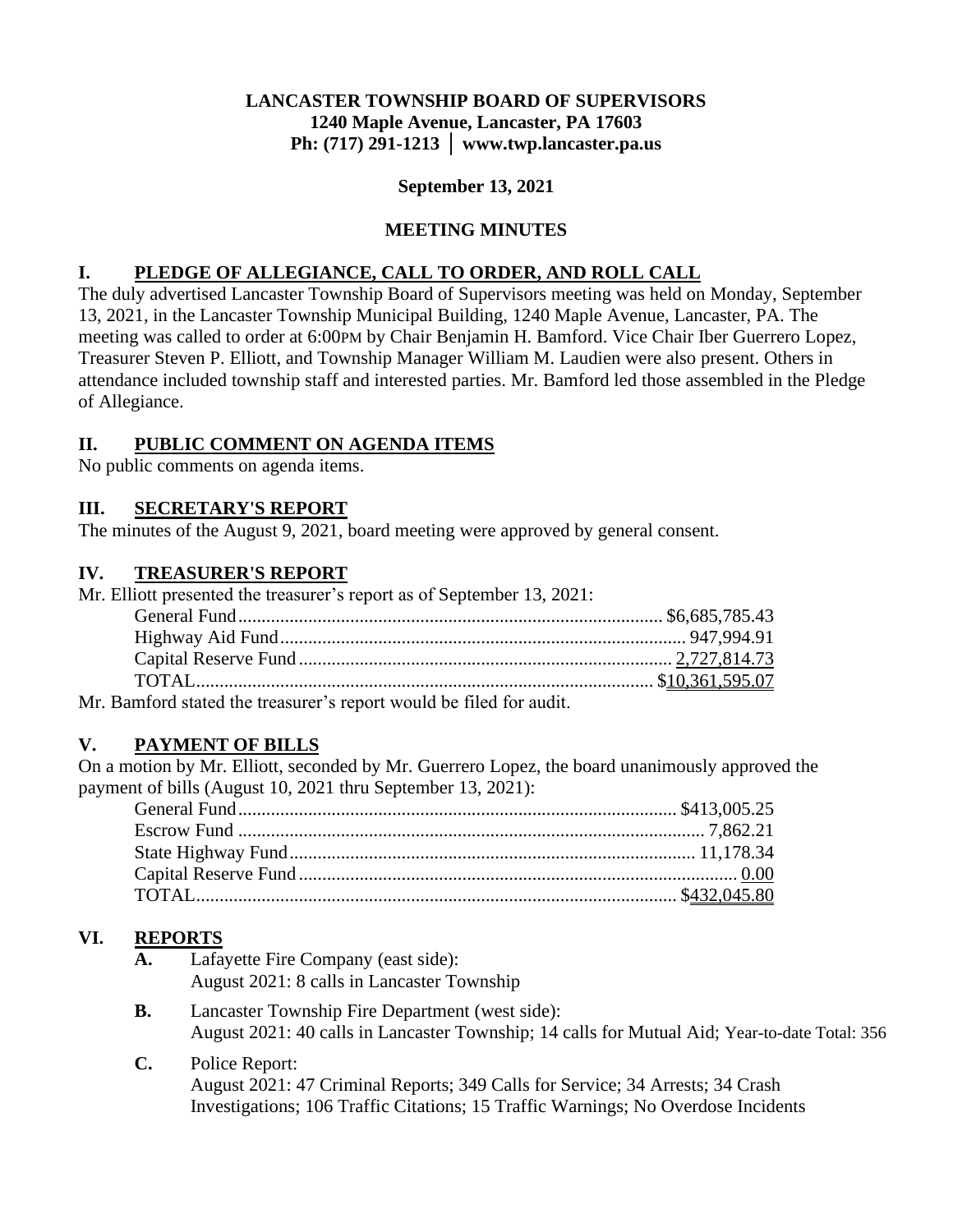- **D.** Recycling Report: August 2021: 19.62%
- **E.** Sewer Reports: Available on the township website.
- ➢ Printed copies of all reports are available at the township office for a nominal fee and can be viewed/printed from the website.

### **WORKSHOP REPORTS**

The following departments presented updates to the board:

- Planning & Zoning
- Township Engineer
- Public Works
- Township Manager

## **VII. ANNOUNCEMENTS**

- **A.** Monday, October 4, 2021, 6:30PM—Historical Commission Meeting, 1240 Maple Avenue.
- **B.** Monday, October 4, 2021—Woody Waste facility hours change to 2:00PM to 6:00PM (Monday-Thursday). Saturday hours remain 8:00AM to 1:00PM.
- **C.** Saturday, October 9, 2021, 9:00AM to 11:00AM—Shredding event at the Maple Grove Community Park.
- **D.** Monday, October 18, 2021—Leaf collection on signed streets begins.
- **E.** Monday, October 11, 2021, 6:00PM—Board of Supervisors Meeting, 1240 Maple Avenue.

# **VIII. OLD BUSINESS**

No old business.

# **IX. PLANNING AND ZONING BUSINESS**

# **A. LTPC 308 – 188 Waypoint Drive – Stormwater Management Site Plan**

Mr. Guerrero Lopez moved, Mr. Elliott seconded, and the board unanimously acknowledged receipt of a 90-day time extension from September 13, 2021, from James Sanchez, Sanchez & Associates, Inc., on behalf of Sam Bigler for the approval of the Stormwater Management Site Plan for 188 Waypoint Drive, LTPC 308. This extension was submitted in a letter dated September 2, 2021.

# **X. NEW BUSINESS**

# **A. Awarding of new Refuse and Recyclable Materials Collection Contract**

Mr. Elliott moved, Mr. Guerrero Lopez seconded, and the board unanimously awarded the new refuse and recyclable materials collection contract to Noble Environmental, starting October 1, 2021, in the amount of \$172.80 per unit. The bid opening was held on Wednesday, September 1, 2021.

**B. Resolution 2021-10—Minimum Municipal Obligation for the Lancaster Township Pension Plan for Year 2022**

Mr. Guerrero Lopez moved, Mr. Elliott seconded, and the board unanimously adopted Resolution 2021-10 for the minimum municipal obligation to the Pennsylvania Municipal Retirement System in the amount of \$224,815 for the Lancaster Township Pension Plan for Year 2022.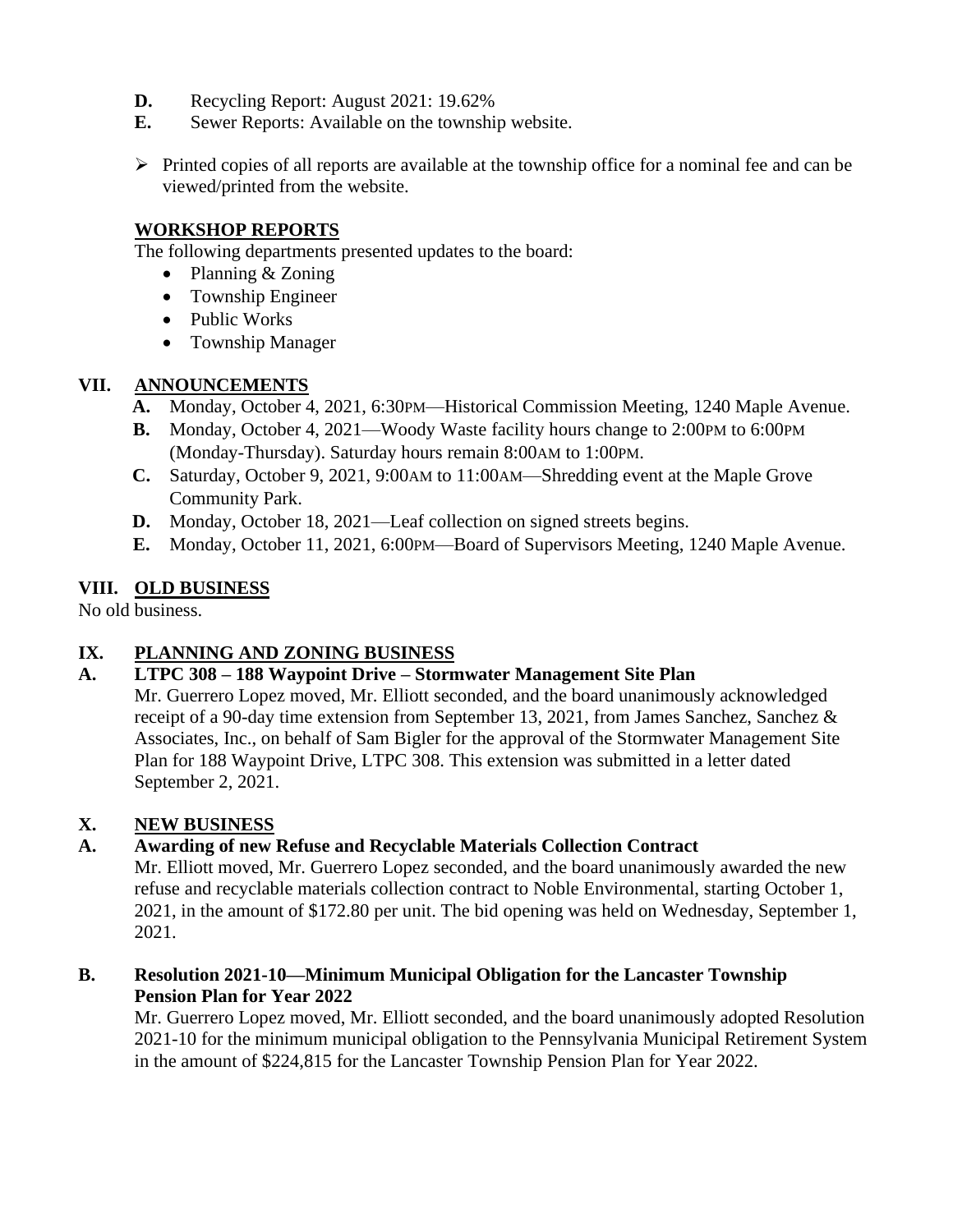## **C. Resolution 2021-11—Disposition of Records**

Mr. Elliott moved, Mr. Guerrero Lopez seconded, and the board unanimously adopted Resolution 2021-11 authorizing the disposition of payroll, general financial, solid waste, and insurance policy records through December 31, 2013.

## **D. Lancaster Township Fire Police--Event Assistance Request**

Mr. Guerrero Lopez moved, Mr. Elliott seconded, and the board unanimously approved a request for the Lancaster Township Fire Police to operate outside the Lancaster Township borders to provide traffic control assistance for the East Petersburg Community Day on Saturday, September 18, 2021. The request was made in a letter from the Northern Lancaster County Regional Police Department.

## **E. Appointment to the Lancaster Township Historical Commission**

Mr. Elliott moved, Mr. Guerrero Lopez seconded, and the board unanimously approved a request to appoint the following two township residents to the Lancaster Township Historical Commission for a term of four years, with the terms expiring 12/31/2025: Thomas P. Larkin and Michael D. Witmer

## **F. Blue/Green Corridor Discussion**

The board, along with the township manager, briefly discussed the Memorandum of Understanding (MOU), with appropriate Exhibits, for the Little Conestoga Creek Project. The board will look over the packet of information provided.

### **G. Petition to Amend Lancaster Township Zoning Ordinance and Zoning Map**

Mr. Guerrero Lopez moved, and Mr. Bamford seconded the acknowledgement of receipt of a petition received on September 8, 2021, from McNees Wallace & Nurick, LLC, to amend the Lancaster Township Zoning Ordinance and Zoning Map in connection with the proposed development of a correctional facility in Lancaster Township.

Mr. Guerrero Lopez read the following statement:

*I am voting to move this petition forward for the sake of moving the conversation forward. However, this should not be taken as an act of support, nor as an assumption of a yes vote for either the rezoning or text amendment. It is going to be the responsibility of the County to demonstrate, over the next 60-90 days, a genuine commitment to fundamental changes in the Lancaster County Prison system.*

*The Commissioners MUST show how the new facility contributes to positive impacts on key issues such as:*

- *Safety – including a commitment to sufficient staffing levels and staff training.*
- *Removing barriers that make it hard for individuals to turn their lives around by providing rehabilitative services such as job training, education, and access to public support services*
- *Health and mental support services including substance abuse assistance*
- *Examining and addressing the policies and practices, conscious or not, that contribute to racial inequity at every stage of the justice system.*

*And most importantly*